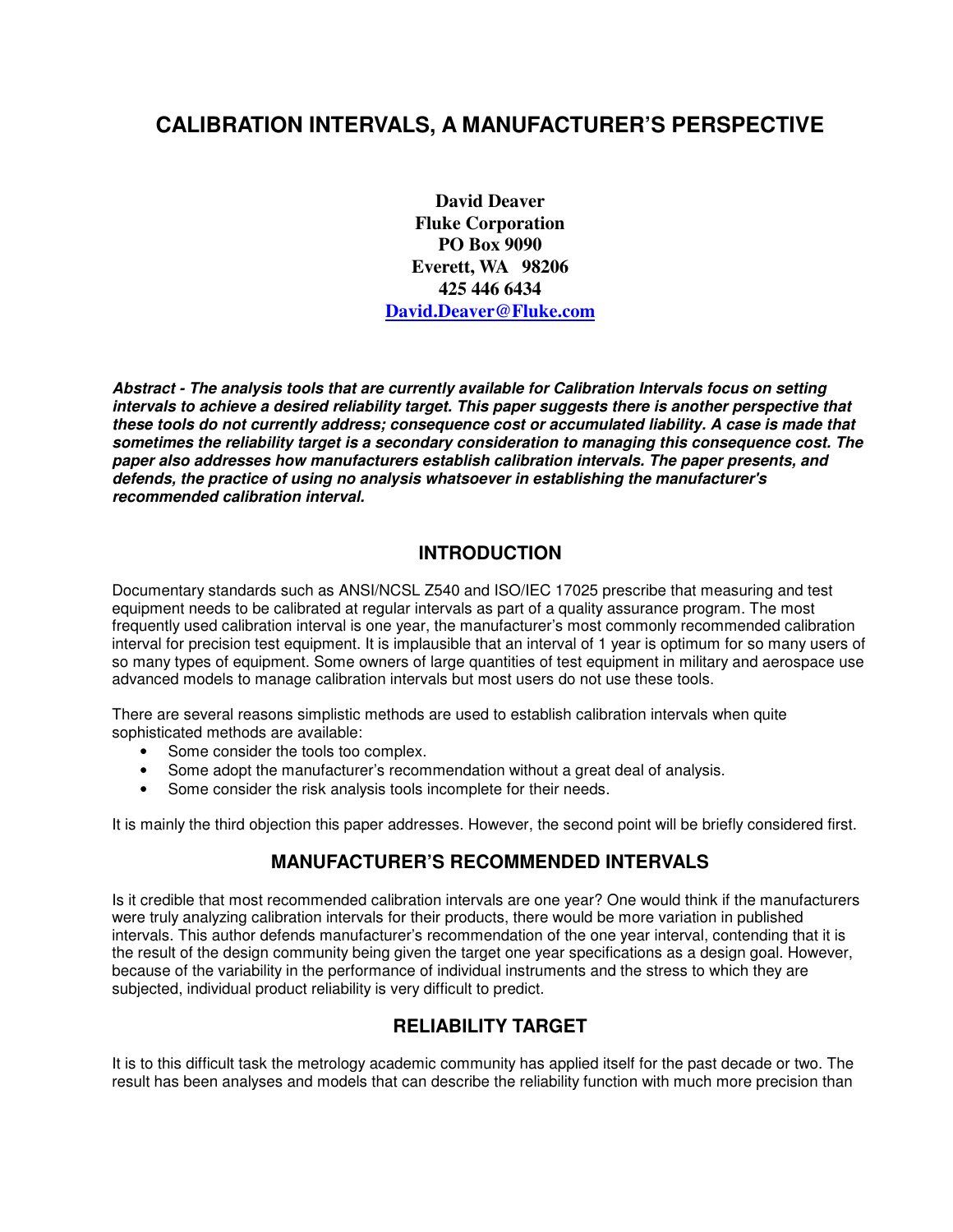previously was thought possible. The goal is to estimate the in-tolerance reliability, P<sub>intol</sub>, as a function of the calibration interval, T. This relationship is illustrated in Eq. 1 and Figure 1. This paper uses a simple

Eq. 1 
$$
P_{\text{Intol}} = f(T)
$$
 Eq. 2  $P_{\text{Intol}} = e^{-\lambda T}$ 

exponential reliability model, Eq. 2, to describe the relationship between the reliability target P<sub>intol</sub>, and the calibration interval. λ is the daily failure rate, the inverse of the mean time between failures (MTBF) stated in days. This model was chosen for illustrative purposes and is not intended to depreciate others' valuable efforts to describe the function of Eq. 1 and the corresponding equation that solves for the optimum calibration



**Figure 1 Exponential Reliability Model <b>target** to choose? This is a critical



**Figure 2 Fluke Reliability Target and Pintol**

interval given a reliability target. Using this approach, the user states his target reliability and the function is solved for the optimum calibration interval, T. For the reliability function shown in Figure 1, if the reliability target is 70%, the calibration interval should be approximately 1 year. However, if a reliability of 85% is desired, a six month interval should be chosen.

It is recognized that different circumstances call for considerably different reliability targets. Here the burden is put on the user. How does the user know what reliability decision and one where the academic community has given far less guidance. Fluke Corporation has traditionally chosen a very high reliability target of 95%for the equipment used in its factories and Service Centers. The goal has been achieved, and significantly exceeded, as shown in Figure 2. But is it appropriate and cost effective to set the target this high? Could calibration costs be reduced by lengthening calibration intervals?

### **COST MODEL**

In this section, a cost model in conjunction with the reliability model, is proposed as an improved means of optimizing the calibration interval. It begins with the concept of accumulated liability. The consequences of an out-of-tolerance condition for the calibration standards grows with time. Longer calibration intervals have a higher consequence cost associated with a given standard because more calibrations have been performed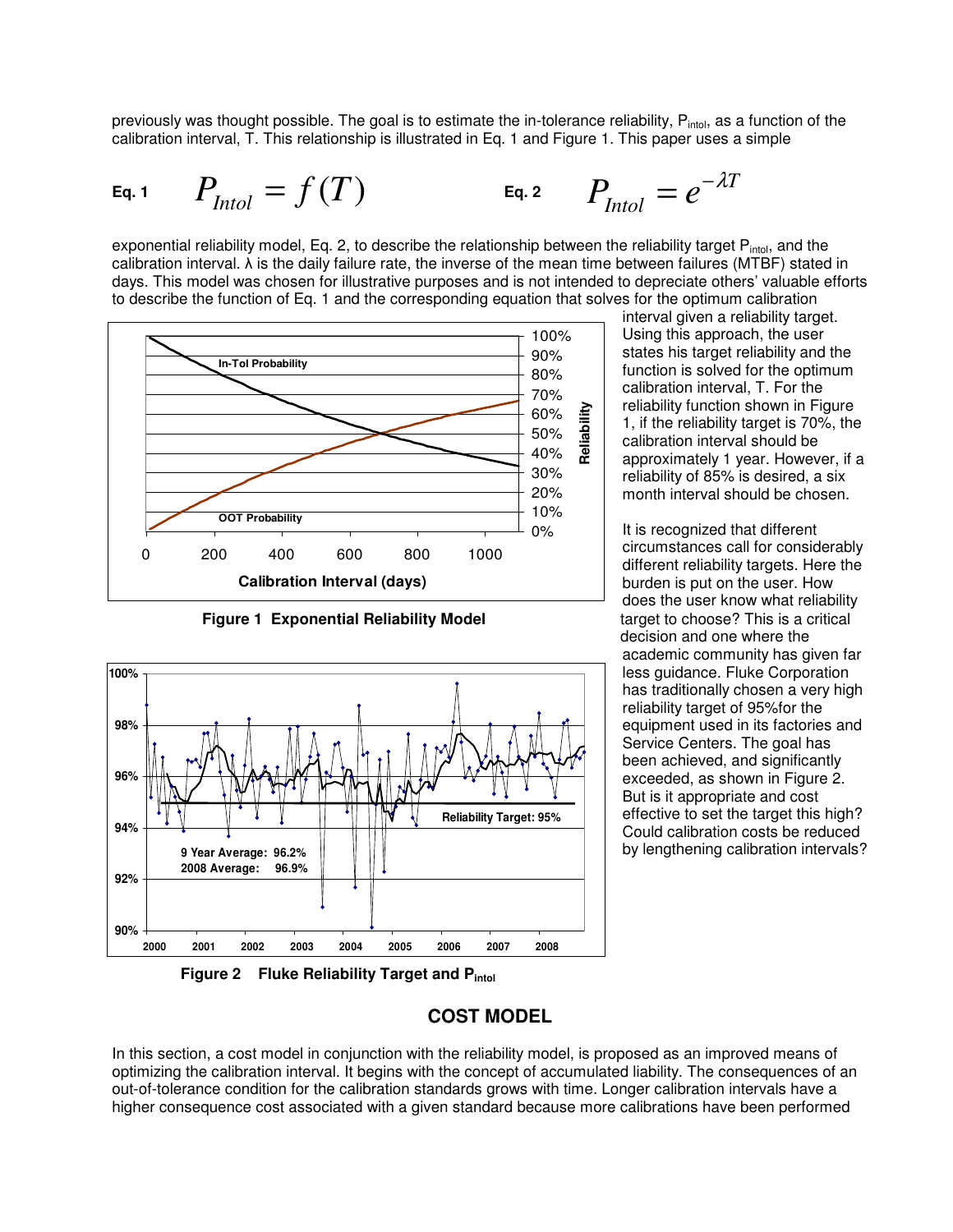before it is re-calibrated and found to be in-tolerance or out-of-tolerance. Consequence costs may include a reverse traceability analysis to identify the items that have been calibrated by the standard, an investigation of the impact on their performance given the magnitude of the standard's out-of-tolerance, customer notification, suspension of accreditation, product recall and intangible factors such as the lab's reputation. For this paper, a very simple model is assumed; a linear accumulation of consequence cost with time as shown in Figure 3.



**Figure 3 Reliability and Accumulated Liability <b>models** chosen for this paper.

$$
S = CalCost + LiabilityExpress 2000000
$$
  
\nEq. 4 
$$
S = \frac{365}{T} \cdot (C + L \cdot P_{OOT})
$$
  
\nEq. 5 
$$
S = \frac{365}{T} \cdot [C + lT \cdot (1 - e^{-\lambda T})]
$$

\$0 \$2,000 \$4,000 \$6,000 \$8,000 **g** \$10,000 \$12,000 \$14,000 \$16,000 \$18,000 \$20,000 0 200 400 600 800 1000 **Calibration Interval (days)** 0% 10% 20% 30% 60% <u>is</u><br>50% alia<br>40% <mark>R</mark>eli  $50\%$   $\frac{5}{6}$  $60\%$   $\geq$ 70% 80% 90% 100% **Calibration Liability Exposure Accumulated Liability Total In-Tol Probability**

 **Figure 4 Total Cal & Liability Cost (\$100/day Liability Accumulation)** 

The Liability Exposure is this accumulated cost multiplied by the probability of an out-oftolerance condition. The total annualized cost, S, is the sum of the annualized calibration cost plus the liability exposure due to the accumulated liability. The calibration cost includes the cost of the calibration itself, the loss of the use of the standard while it is removed from service for calibration, spares that may be maintained as replacements during the calibration of the standard and any other appropriate costs. Eq. 3-5 describe these costs for the

**where,** 

**C = Cal Cost Poot = Out-of-Tolerance Probability T = Cal Interval (days)**  l **= Liability Accumulated Daily**   $L = \ell T$  = Accumulated Liability **\_\_\_\_\_\_\_ during the Cal Interval** 

> Figure 4 shows the individual cost components of Eq. 5 and the total cost, S. If the calibration interval is too short, calibration costs dominate. If the interval is long, the liability costs dominate. The optimum cal interval is the interval for which the sum of the cal costs and liability costs are minimum. This can be calculated by differentiating Eq. 5 resulting in Eq. 6, and setting the derivative equal to zero. The optimum interval is the one which satisfies Eq. 7.

Eq. 6 
$$
\frac{dS}{dT} = 365 \bullet [-\frac{C}{T^2} + l\lambda e^{-\lambda T}]
$$
  
Eq. 7 For  $\frac{dS}{dT} = 0, C = l\lambda T^2 e^{-\lambda T}$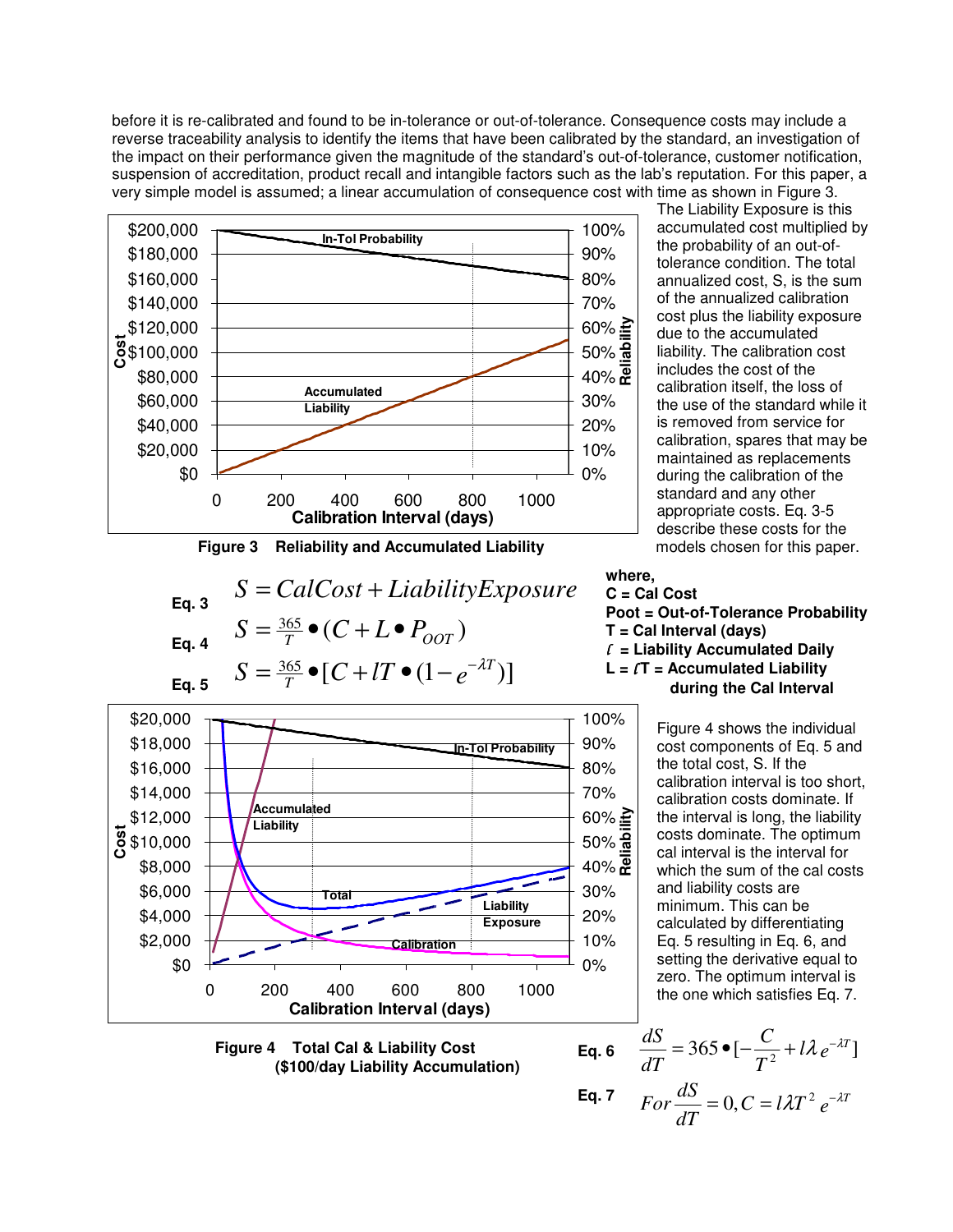

Eq. 7 is not easily solved in closed form but can easily be solved numerically. For this paper, the solve function of Excel® was used to compute the optimum calibration interval at 327 days, approximately 1 year, corresponding to an intolerance probability of about 93%. If we had arbitrarily chosen a reliability target of 85%, we would have chosen a calibration interval of 800 days (2.2 years) which would not have optimized the cost model.

for a daily liability accumulation of \$10/day. The optimum calibration interval in this case would be about 3 years.

Figure 6 considers the situation where liability accumulates at the rate of \$1000 per day. The optimum calibration interval for this example would be about 90 days.

All three of these examples use the same reliability model but yield optimum calibration intervals of 90 days, 1 year and 3 years when combined with accumulation.





**Figure 6 Total Cal & Liability Cost (\$1000/day Liability Accumulation)** different rates of liability

The optimum calibration intervals calculated for the examples in Figures 4-6 are summarized in Table 1.

| Liability/Day Cal Interval |         | <b>Pintol</b> |
|----------------------------|---------|---------------|
| \$10                       | 3 Years | 80%           |
| \$100                      | 1 Year  | 93%           |
| \$1000                     | 90 Days | 98%           |

 **Table 1 Summary of Optimum Calibration Intervals for Three Liability Accumulation Rates**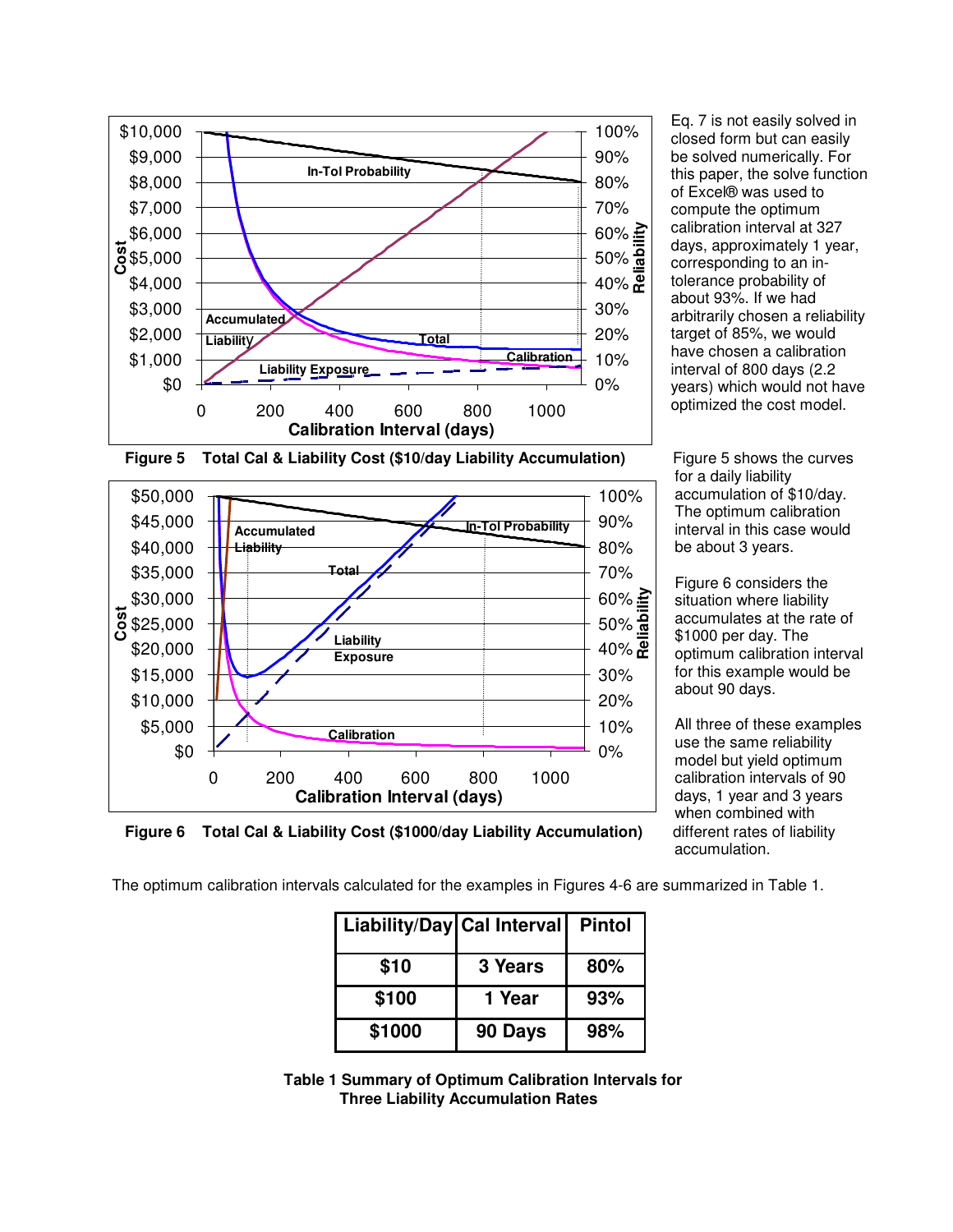#### **INSURANCE MODEL**

It may be advisable for some users to calibrate more often than the cost optimization model would suggest. This is for cases when an insurance model more accurately describes the lab's situation. Figure 7 illustrates



**Figure 7 Maximum Accumulated Liability and Senate and Senate may be such an expense may (\$100/day Liability Accumulation**) severely impact the laboratory

that the accumulated liability is zeroed each time a calibration is performed and that longer calibration intervals result in larger maximum liability accumulations. The illustration is for the \$100/day accumulated liability example. If we had chosen the 800 day interval corresponding to an 85% Pintol, \$80,000 of liability would have been accumulated during the calibration period. The Liability Exposure is \$80k x 0.15 or \$12,000. However, at the end of the interval, the result is either zero or \$80,000. For some laboratories, the consequences of incurring for a long time or even result in bankruptcy. In such cases, insurance may be warranted.

Insurance is often a good idea but it is never a good investment. It is used to protect against maximum catastrophic losses through the payment of premiums which are due even if the loss does not occur. For the example in Figure 7, with the corresponding curves from Figure 4, the additional expected cost can be calculated if the optimum interval of 327 days is not chosen. The choices are summarized in Table 2.

At the optimum interval, the costs are estimated at \$4543 and the maximum liability at \$32,700. A 6 month calibration interval would reduce the maximum liability exposure almost half to \$18,000. Cost would increase \$803, about 5% of the reduction in liability. Some laboratories may consider this "insurance" cost very reasonable to limit their maximum exposure. Why not limit the exposure even further? Reducing the maximum liability exposure to \$9000, another factor of two, would cost \$4219, almost 50% of the liability reduction. This would not be cost effective insurance.

The costs of convenience and ignorance are also summarized in Table 2 by looking at calibration intervals longer than optimum. Small changes in the calibration interval have small consequence costs because the optimum interval is at the inflection point (zero slope) of the cost curve. Changing the calibration interval to from 327 days to 1 year for convenience would cost only \$27 annually.

However, we can see the high cost of blindly adopting reliability targets without considering the cost consequences. If we had chosen an in-tolerance reliability target of 80% resulting in a 3 year calibration interval, the expected impact of that decision would be \$3300 annually.